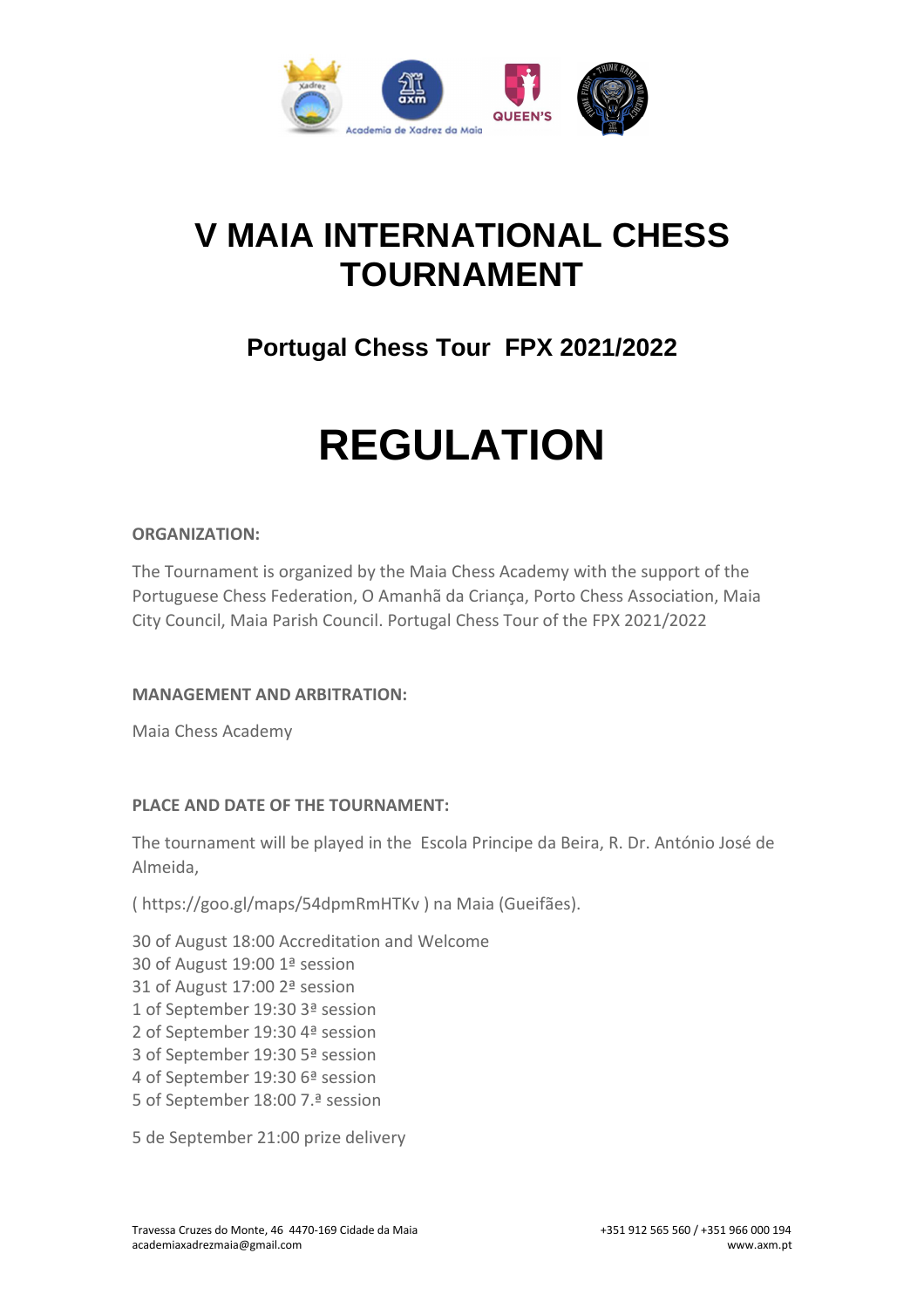

#### **PARTICIPANTS**

The V Maia International Tournament is open to all players duly affiliated with the Portuguese Chess Federation. The organization reserves the right to be admitted to the tournament;

If the player is not federated in Portugal, the organization, at the athlete's request, can make his affiliation, adding the cost of his affiliation in the registration.

#### **REGISTRATIONS**

Registration fee until 31st of July: General – 30 € Porto Chess Association Athletes  $-25 \notin$ Affiliated Athletes of Club from Maia  $-20 \in$ Unders 16 e Veterans - 25 € GM, MI, FM are exempt. Registration fee until 26th August: General – 40 $f$ 

Porto Chess Association Athletes – 30 €

Affiliated Athletes of Clube from Maia  $-25 \notin$ 

Unders 16 e Veterans - 30 €

GM, MI, FM are exempt.

Enrollments are subject to the number of existing places.

Entries must be made by sending Name, FPX or FIDE Number, City to the following email, competicao.axm@gmail.com and will only be valid after payment of the entry fee to the Chess Academy account Maia IBAN: PT50 0010 0000 5839 7720 0015 0 and sending the proof sent to the following email, competicao.axm@gmail.com.

Entry fees will not be refunded in case the athlete withdraws, except for reasons accepted by the Race Direction.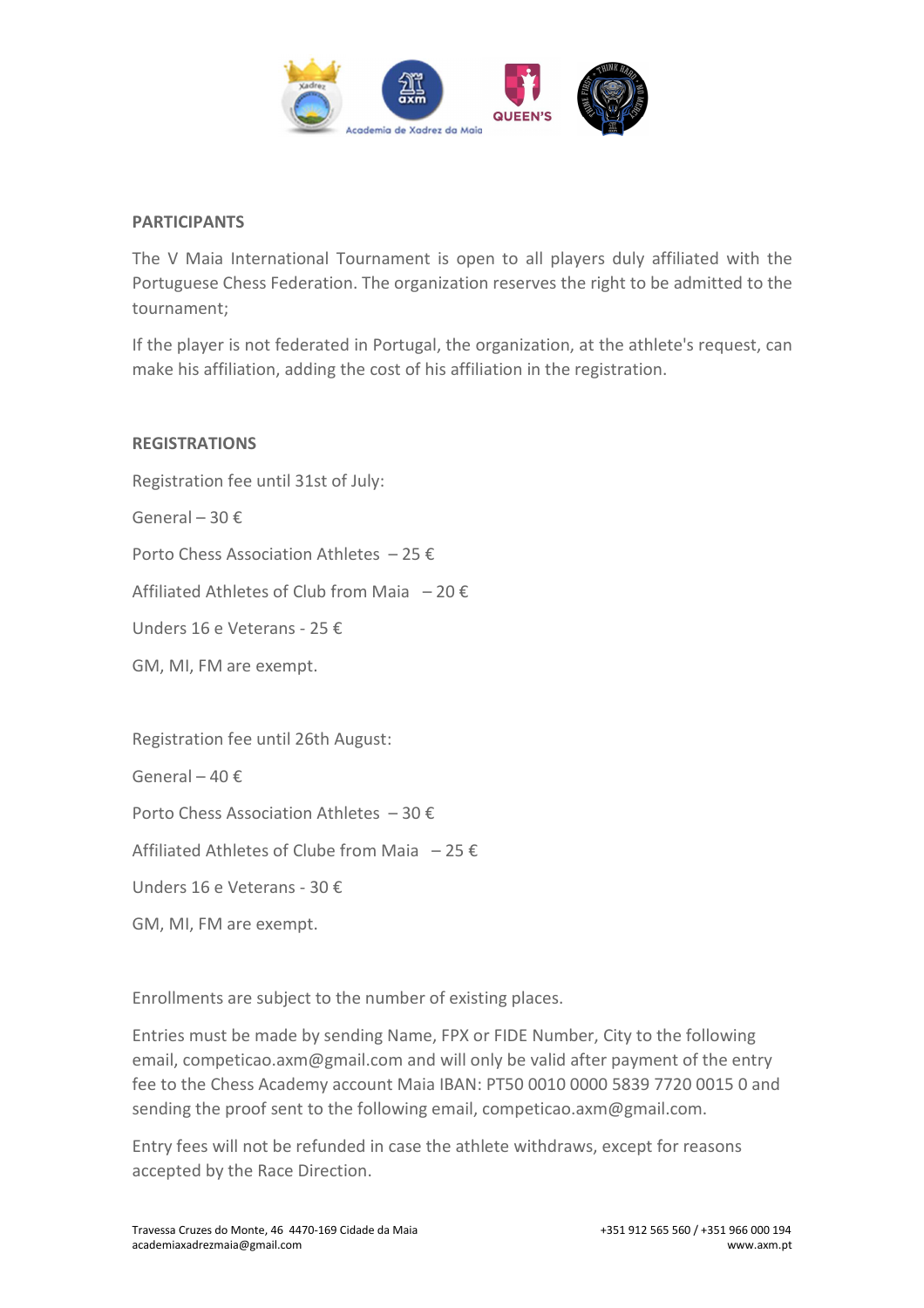

GAME SYSTEM:

Swiss 7-session system. Each player will have 1h and 30m to finish the game, with an increment of 30s per move. The maximum waiting time after the start of each session will be 30 minutes. Any tie agreement before the completion of 30 moves is prohibited, without the agreement of the referee.

No type of complaint about the pairing will be accepted, except for an error in the entry of results.

Each player is responsible for communicating the result, under the terms that may be defined.

The tie-breaking system will be as provided for in the Competition and Membership Regulation 2020/2021.

#### **GAME TIME**

1h and 30m to end the game, with an increment of 30s per move

#### **NO ATTENDANCE:**

Players who make 1 no-show without plausible justification will be eliminated.

In general and at the request of players, the organization can grant 2 byes. Being  $\frac{1}{2}$ point to those who request it before pairing the respective journey, for the first 3 sessions, and 0 points for the remaining journeys.

#### **LIST OF PRIZES**

- 1º lugar geral 600 €
- 2º lugar geral 300 €
- 3º lugar geral 100 €
- 4.ºlugar geral 80 €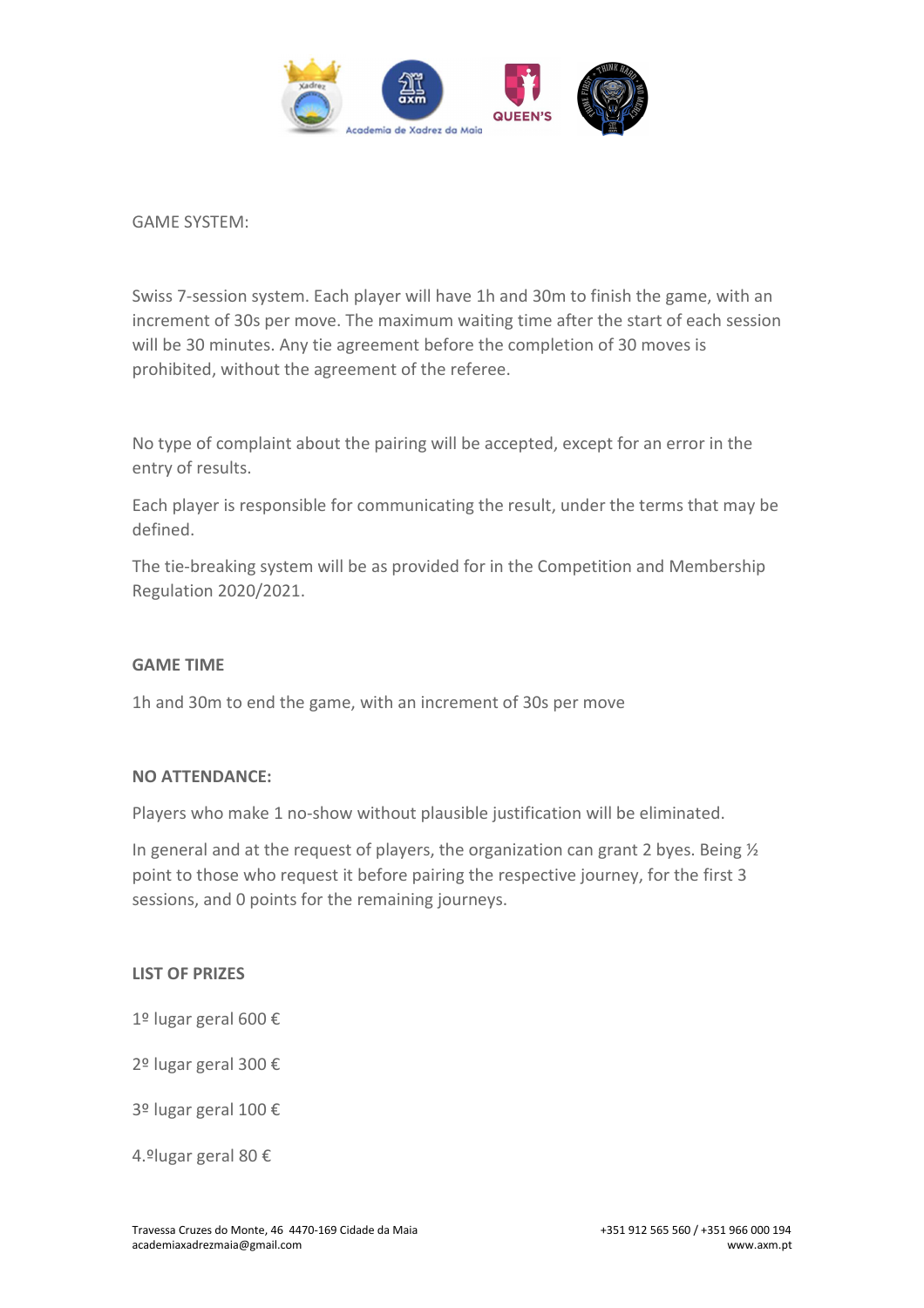

5.º lugar geral 40 €

6.º ao 10.º lugar 25 €

- 1.ª Feminina 40 €
- 1.º da cidade da Maia 40 €
- 1.º Sub 2000 elo 20 €
- 1.º Sub 1800 elo 20 €
- 1.º Sub 1600 elo 20 €
- 1.º Sub 1400 elo 20 €
- 1.º Sub 1200 elo 20 €
- 1.º Veterano +50 10 €
- 1.º Veterano + 65 10€
- 1.º Sub 08 10 €
- 1.º Sub 10 10 €
- 1.º Sub 12 10 €
- 1.º Sub 14 10 €
- 1.º Sub 16 10 €
- 1.º Sub 18 10 €
- 1.º Sub 20 10 €

Trophies to the 10 first classified overall, and 1st in each category awarded.

Failure to show the prize will result in forfeiture of the prize.

Prize values other than the general classification may be subject to reassessment, depending on the number of registered practitioners.

#### Tiebreaker

The tie-breaking system will be as provided for in the Regulations for Competitions and Memberships of the Portuguese Chess Federation.